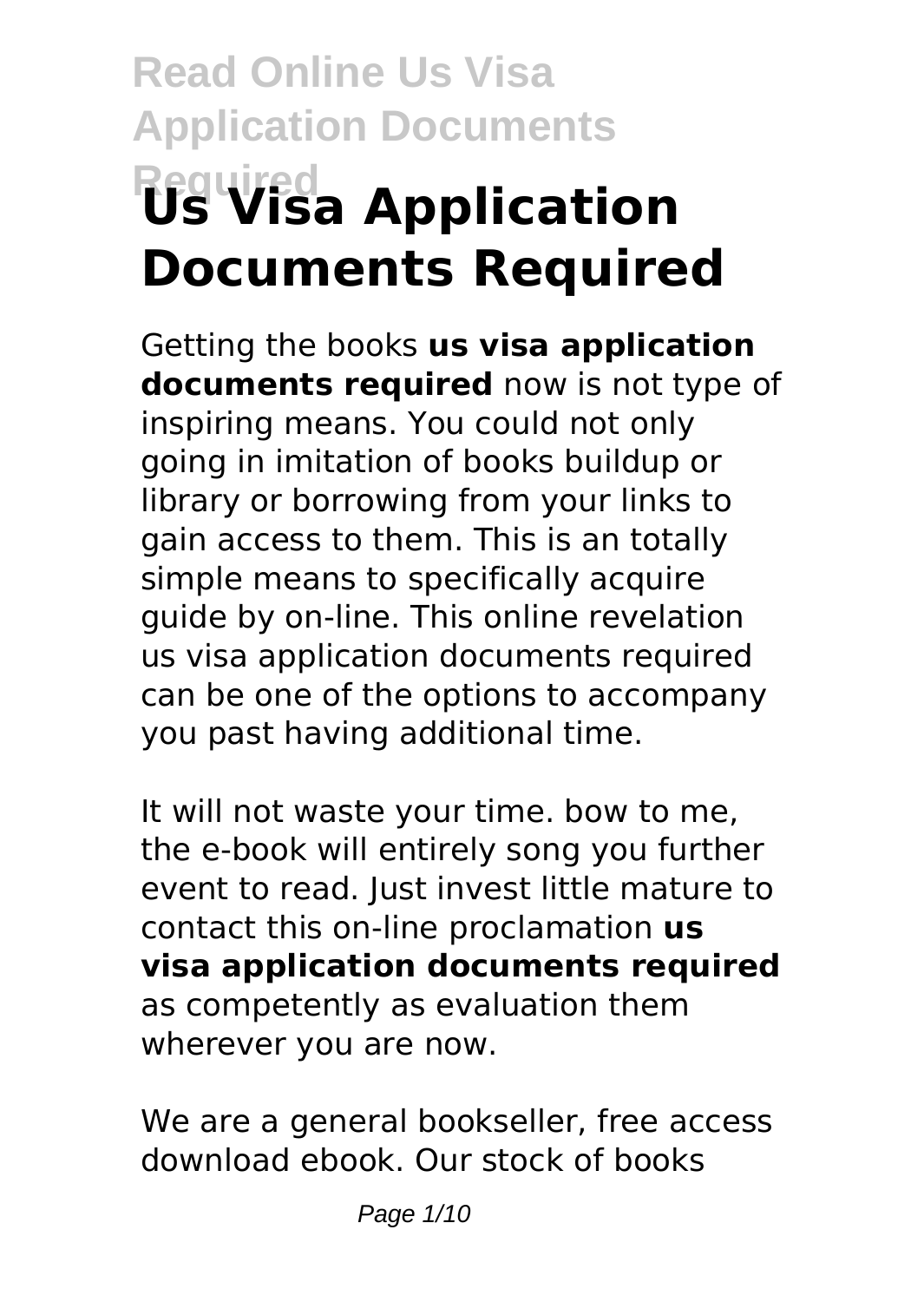Pange from general children's school books to secondary and university education textbooks, self-help titles to large of topics to read.

### **Us Visa Application Documents Required**

Depending on the US work visa type you apply for, you might have to submit some of the following documents: Proof you meet the qualifications (diplomas and certifications) Proof of professional degree (Bachelor, Master, Doctorate) Job offer from a US employer Resume or CV Letter from previous ...

### **US Visa Requirements - Documents to Submit for a USA Visa ...**

After you complete your DS-260 (s), you and each family member immigrating with you MUST collect the civil documents required to support your visa application. Your civil documents MUST be issued by the official issuing authority in your country. Please refer to the Document Finder to learn about the civil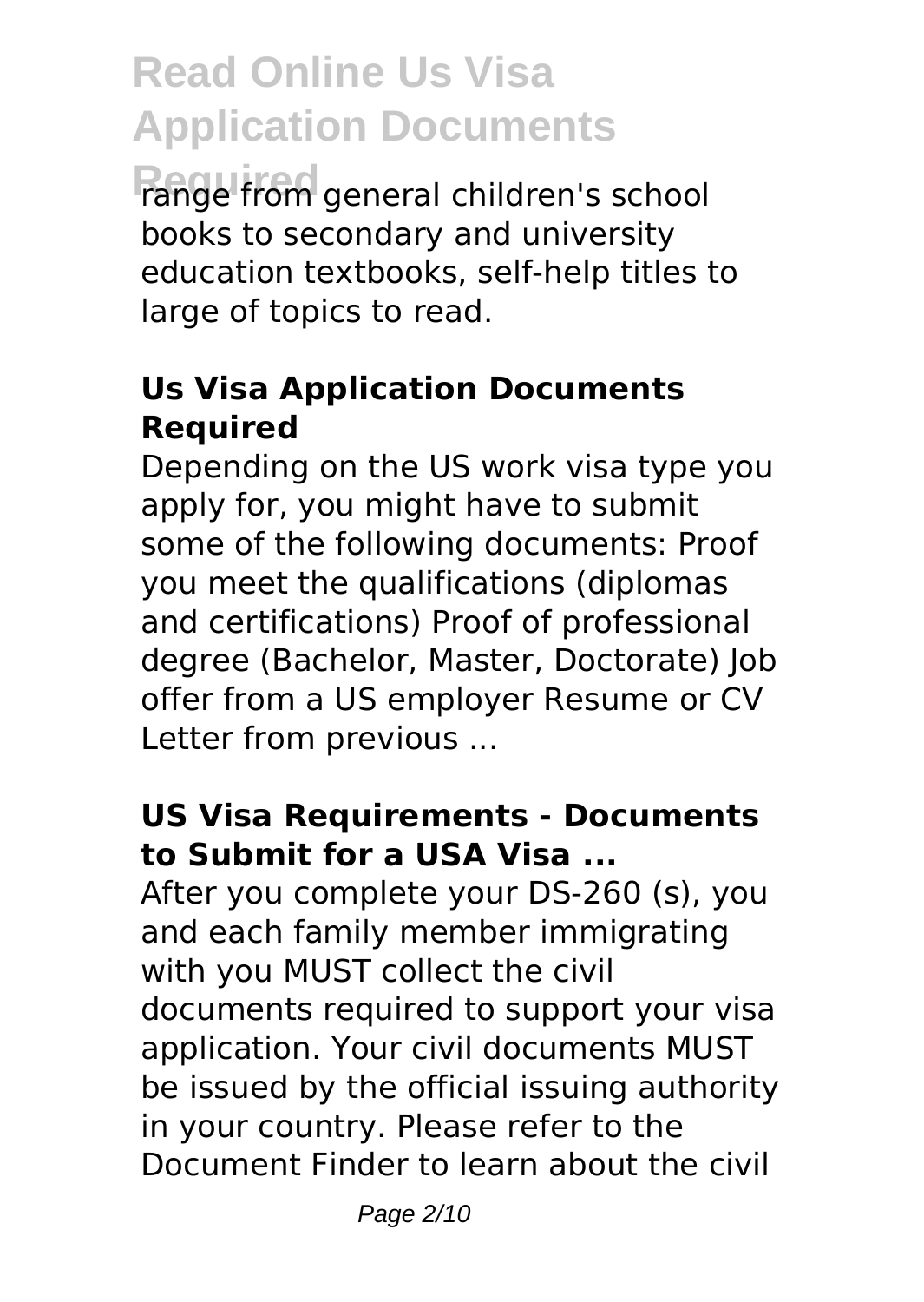**Read Online Us Visa Application Documents Requirements** for each country.

### **Civil Documents - United States Department of State**

Standard U.S. Visa Document Requirements Online Application Form for U.S. Visas. If you're visiting the United States temporarily for business or pleasure, then... Non-Immigrant Visa Application Form DS-160 Online. The online application Form DS-160 for a nonimmigrant visa can be... Immigrant Visa ...

### **US Visa Requirements – Documents for US Visa Application ...**

Both digital and hard copy of the photograph are required. DS160 US Visa application confirmation page stamped at the Visa Application Center (VAC). Proof of fee payment, which is a valid receipt. Printout of US Interview appointment letter.

### **USA Visitor Visa Applicant**

Page 3/10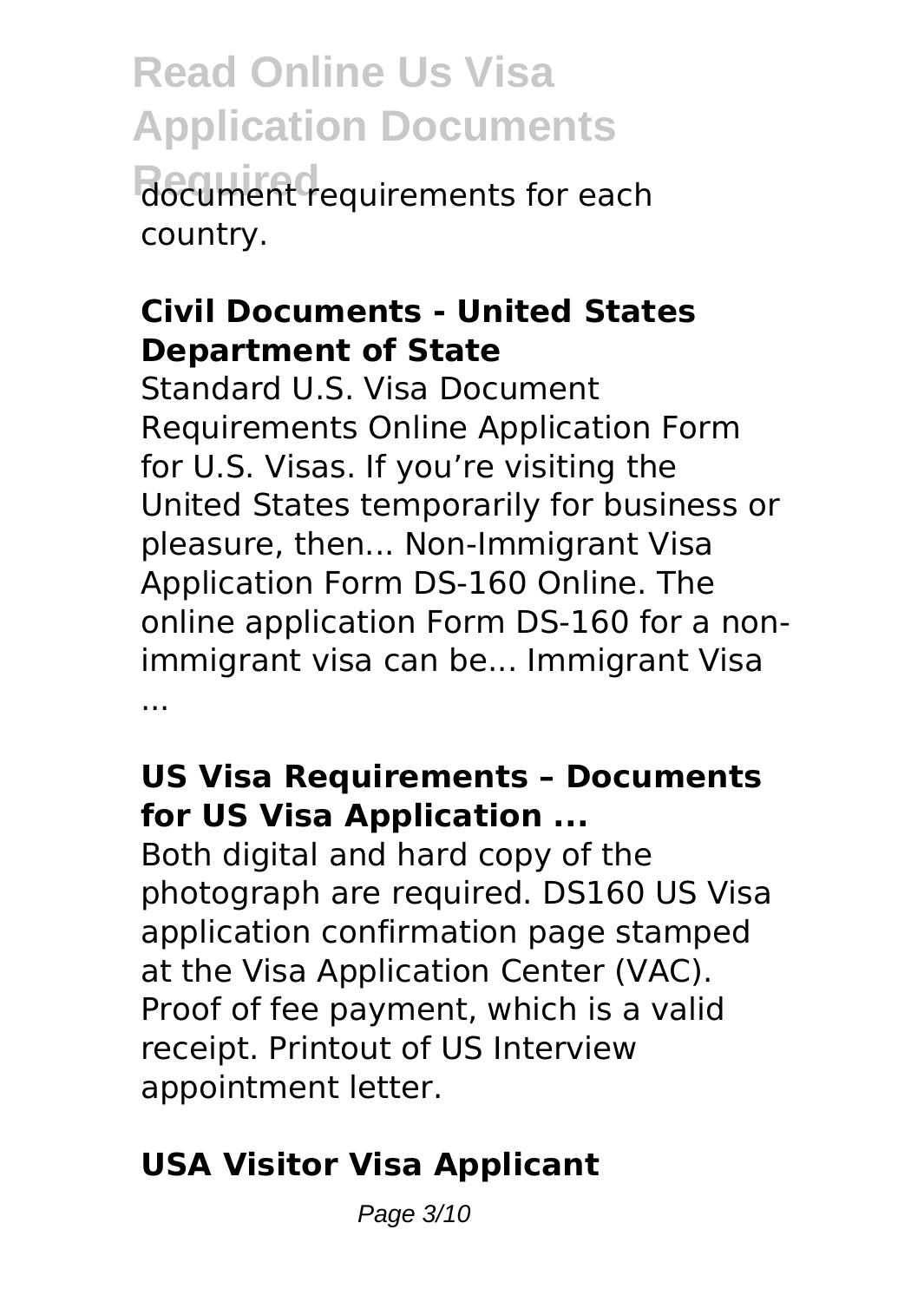## **Required Documents**

The process of applying for a visa will vary depending on the U.S. Embassy or Consulate where you apply. Follow the specific instructions for the country that you're in. In general, you will need: To complete online form DS-160, the nonimmigrant visa application form.

### **Apply for Nonimmigrant Visas to the U.S. | USAGov**

US Visa Requirements & Documents Checklist Valid UAE residence Visa with 30 days validity. Original Passport Required (6 month validity with at least two blank page) Original NOC letter stating salary, designation, joining date, travel purpose for employee addressing United States Embassy..

### **USA Visa Requirements, Application Process, Document Checklist**

Important Notice to Visa Applicants: After you have completed the DS-160, you must take these next steps below: Print and keep the DS-160 barcode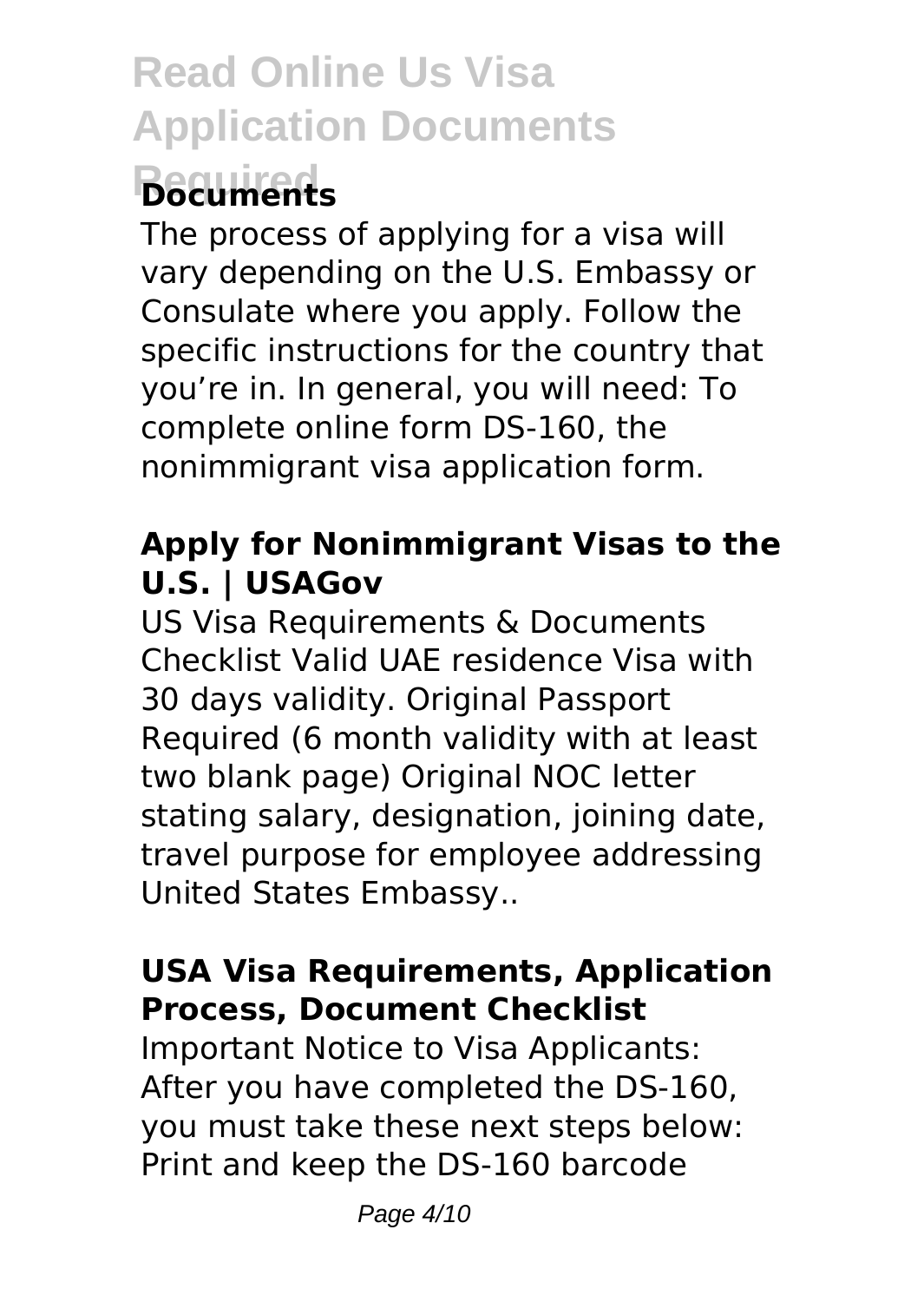page. (You will not need to print the full application.) You must schedule a visa interview appointment. (The U.S. Embassy or Consulate does not schedule ...

### **DS-160: Online Nonimmigrant Visa Application**

You are required to bring the following forms and documents in support of your visa application: Confirmation page of the application form DS-160 – You must show a printout of your DS-160 confirmation page (the page with the barcode) when you arrive at the Embassy;

### **Required Documents for Tourism & Visitor Visas**

Gather and prepare the following required documents before your visa interview: Passport valid for travel to the United States – Your passport must be valid for at least six months beyond your period... Nonimmigrant Visa Application, Form DS-160 confirmation page.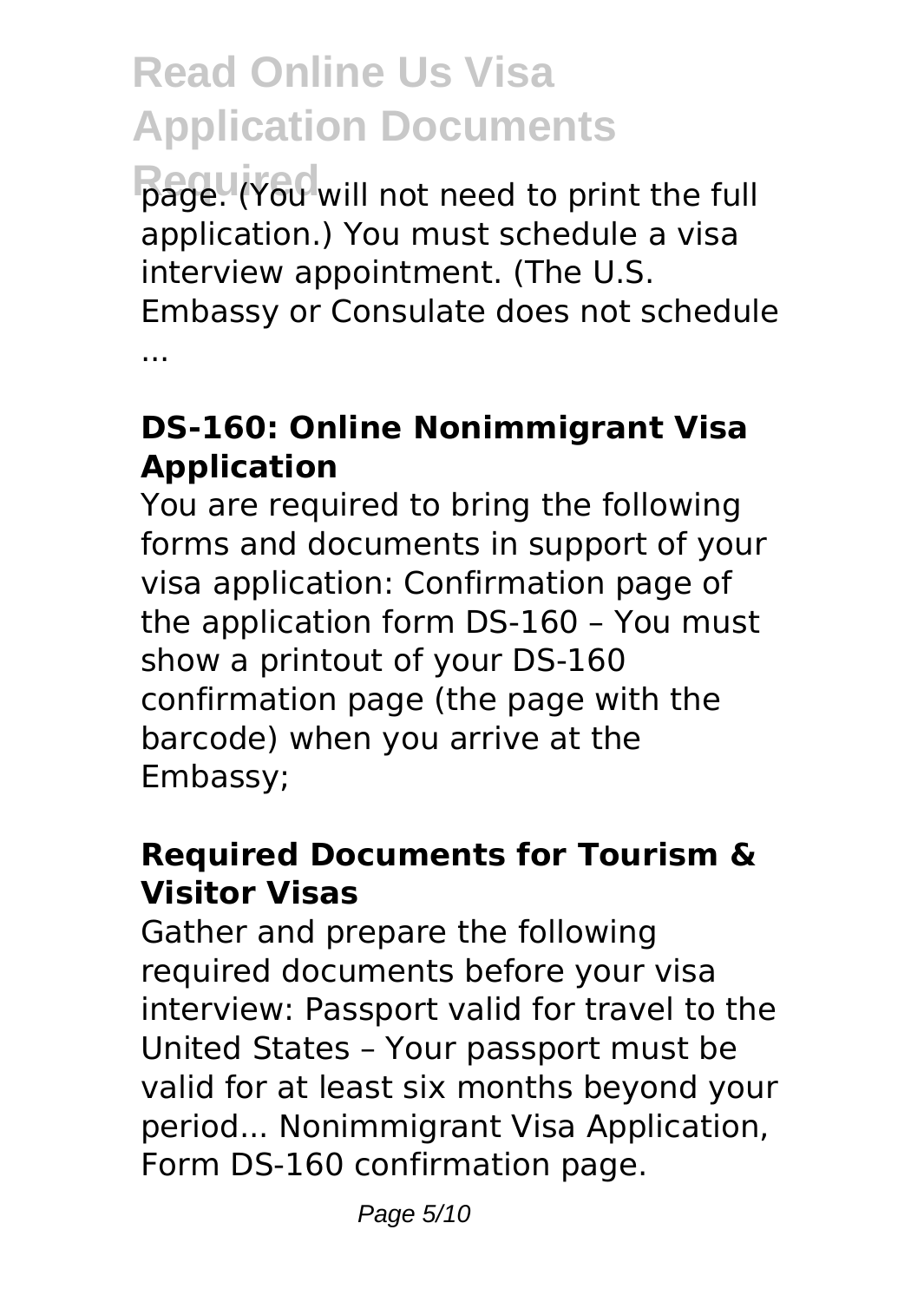**Required** Application fee payment receipt, if ...

### **Visitor Visa**

A citizen of a foreign country who seeks to enter the United States generally must first obtain a U.S. visa, which is placed in the traveler's passport, a travel document issued by the traveler's country of citizenship.

### **U.S. Visas - United States Department of State**

If your application is being processed by the Immigrant Visa Unit at the Embassy, you are required to obtain the original or certified copy, and one photocopy (with the exception of your passport and photographs) of the following documents for yourself and each family member applying for a visa. All documents are required even if they were ...

### **Required Documents for Family Immigration Visas**

VALID PASSPORTwith at least two empty pages available to stamp the visa.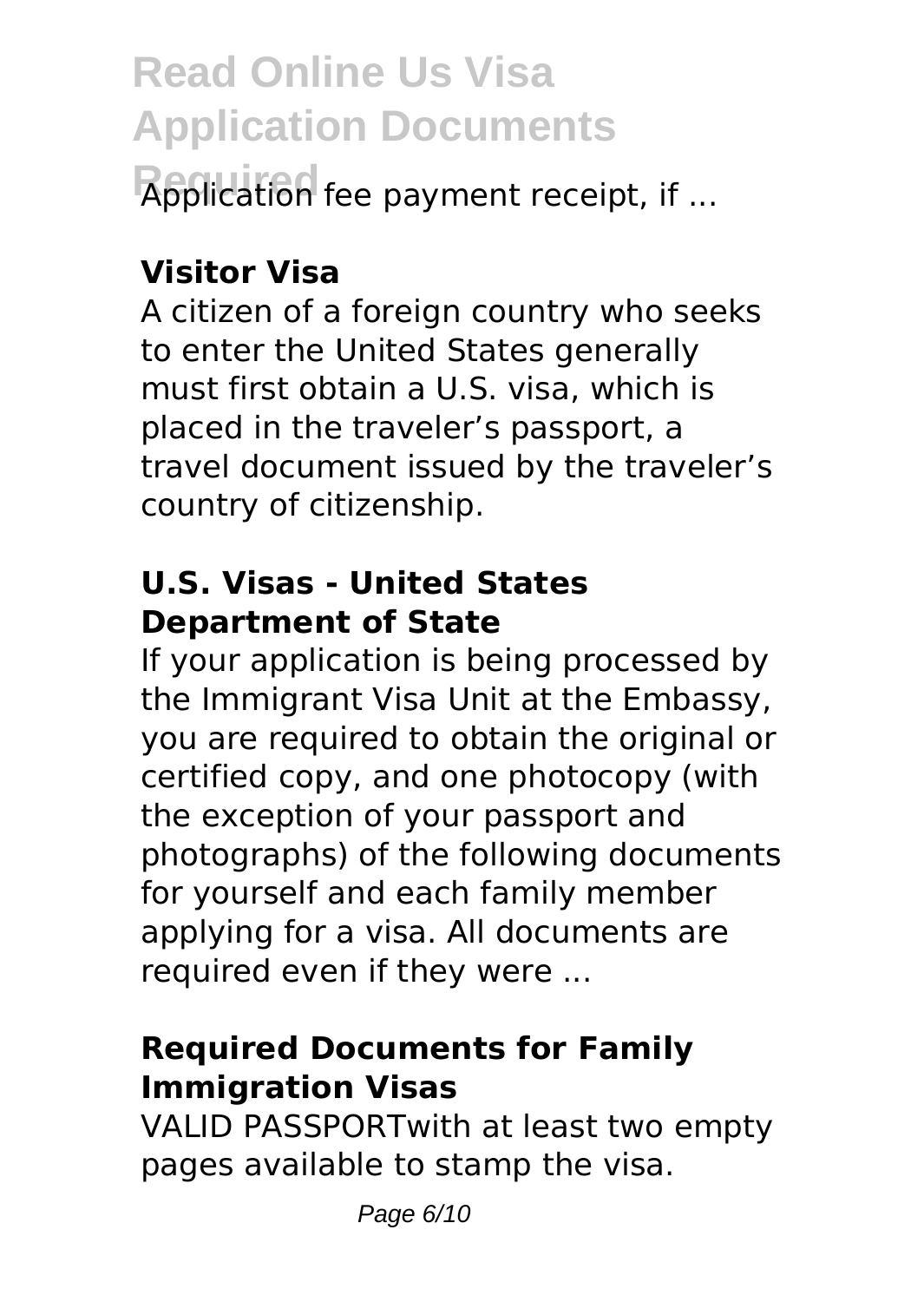**PREVIOUS PASSPORTwith the visa the** applicant wishes to renew (issued in Buenos Aires, Argentina). DS-160 (CEAC) CONFIRMATION PAGE, which includes a bar code.

### **REQUIRED DOCUMENTS FOR A VISA APPLICATION**

Other people can assist you with your visa application. Note that under U.S. law (22 C.F.R. 41.103) you must electronically sign and submit your own application unless you qualify for an exemption. Even if someone else helped you complete the application, you (the applicant) must click the "Sign Application" button, or your application may ...

#### **Online Nonimmigrant Visa Application (DS-160)**

You should have the following documents available while you complete your DS-160: Passport. Travel itinerary, if you have already made travel arrangements. Dates of your last five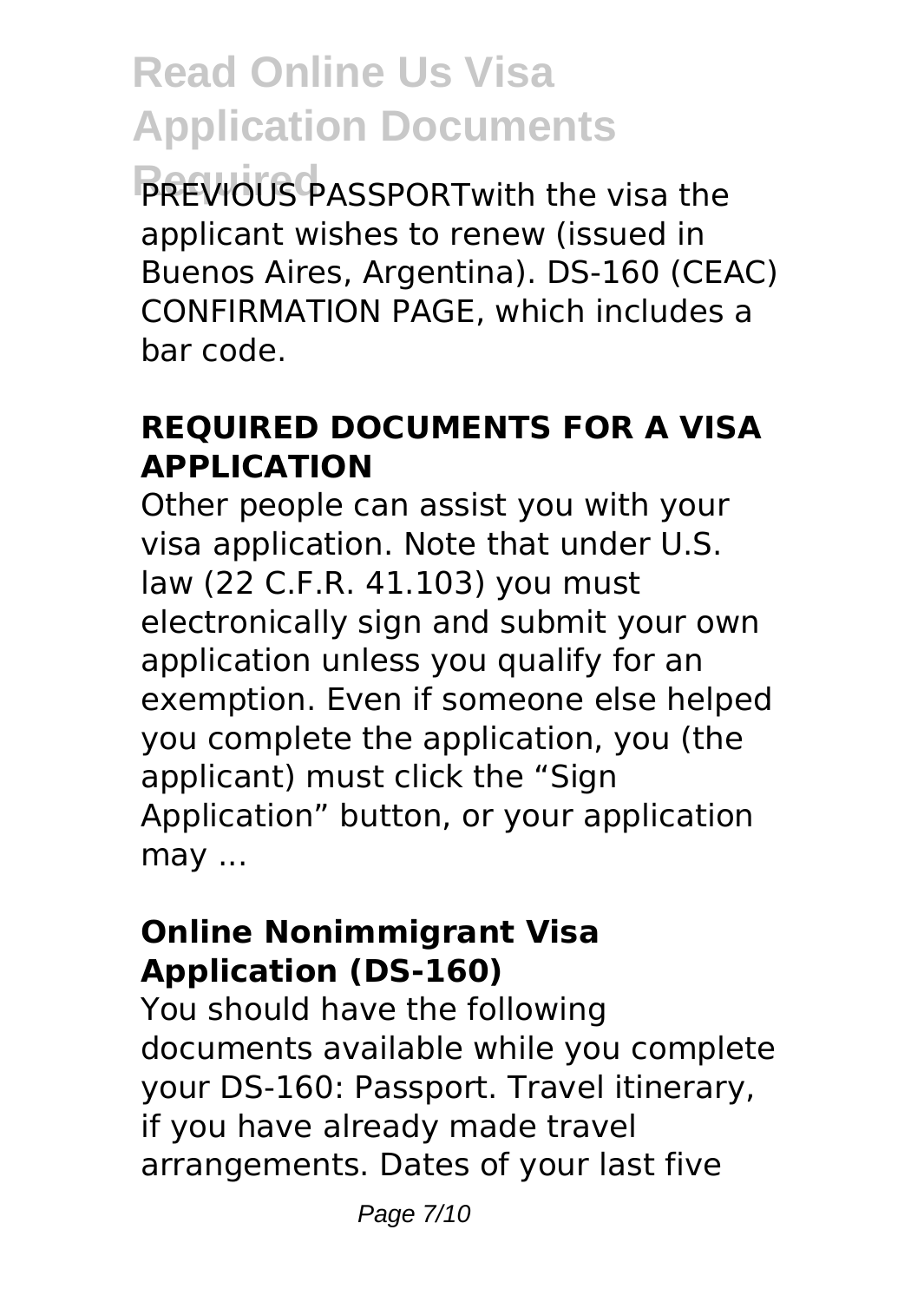**Required** visits or trips to the United States, if you have previously travelled to the United States.

### **DS-160: Frequently Asked Questions**

Proof you have paid the US visa fee (the receipt). Any other documents based on the US visa you want to renew. Note: Although it is not exactly a visa requirement, it is highly recommended to get travel health insurance for any trips to the US, because of the high costs of medical care.

### **US Visa Renewal - How to Renew US Visa?**

Beyond these standard documents, you might have special requirements depending on your visa. Someone applying for a student visa, for example, may be required to bring information about their school. Someone applying for a non-immigrant work visa will be required to bring additional information about their employer.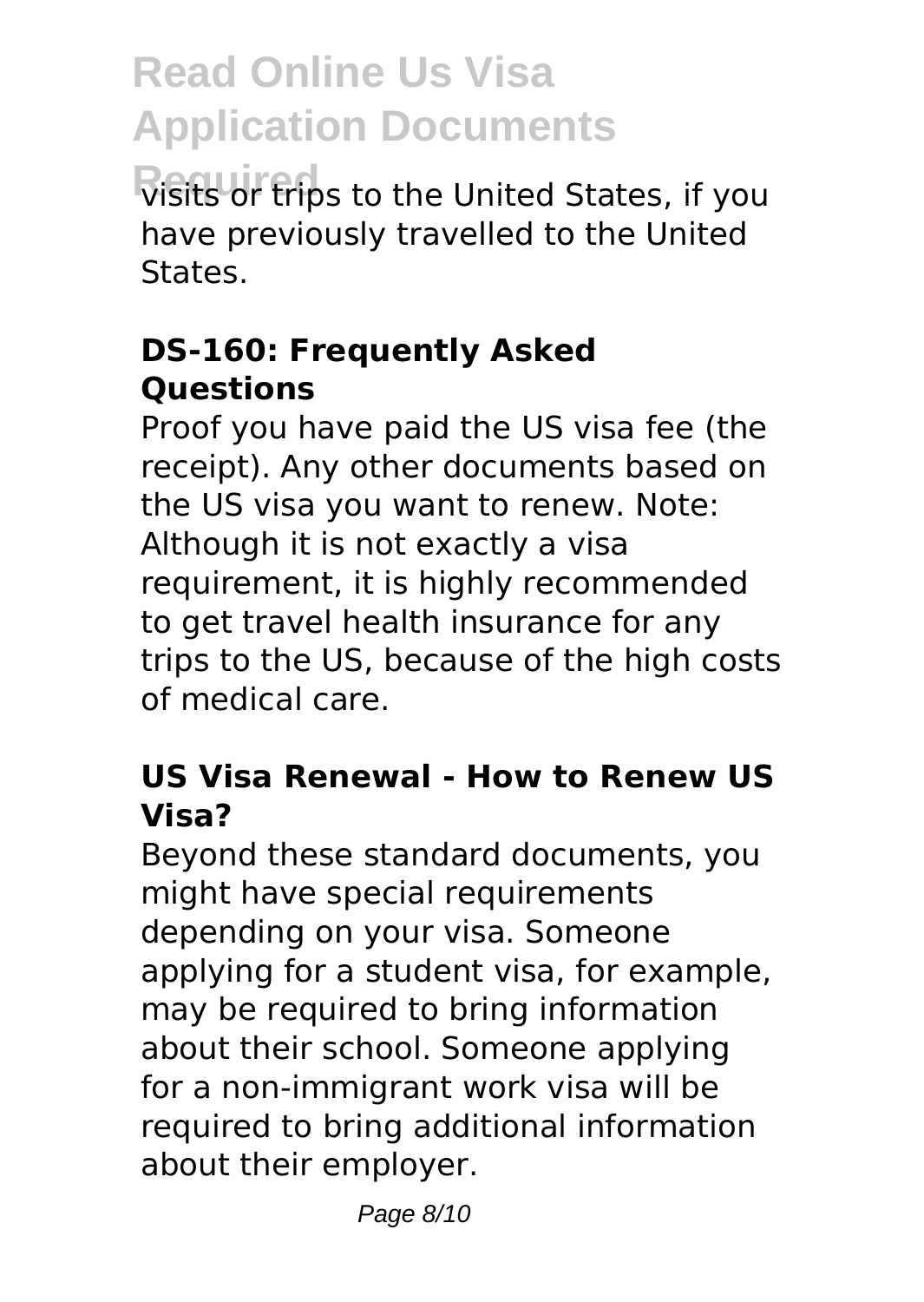### **US Visa Application – How to Apply for US Visa?**

Required Documents and Forms. The Medical Examinations. The Interview. Visa Approval. Visa Denial. These are the forms an applicant for an immigrant visa to the United States will need to complete and submit to the State Department in order for his/her application to be considered. Packet 3: Packet 3 contains information given to the applicant once the application has been received at the Consulate, but before an interview can be scheduled.

### **Required Documents and Forms | U.S. Embassy & Consulates ...**

The B2 visa documents file that you have includes all supporting documents to show the US Embassy that it is safe to give you the visa. You must bring all documents to your visa interview. Here are the documents required for a B2 US Tourist visa application: